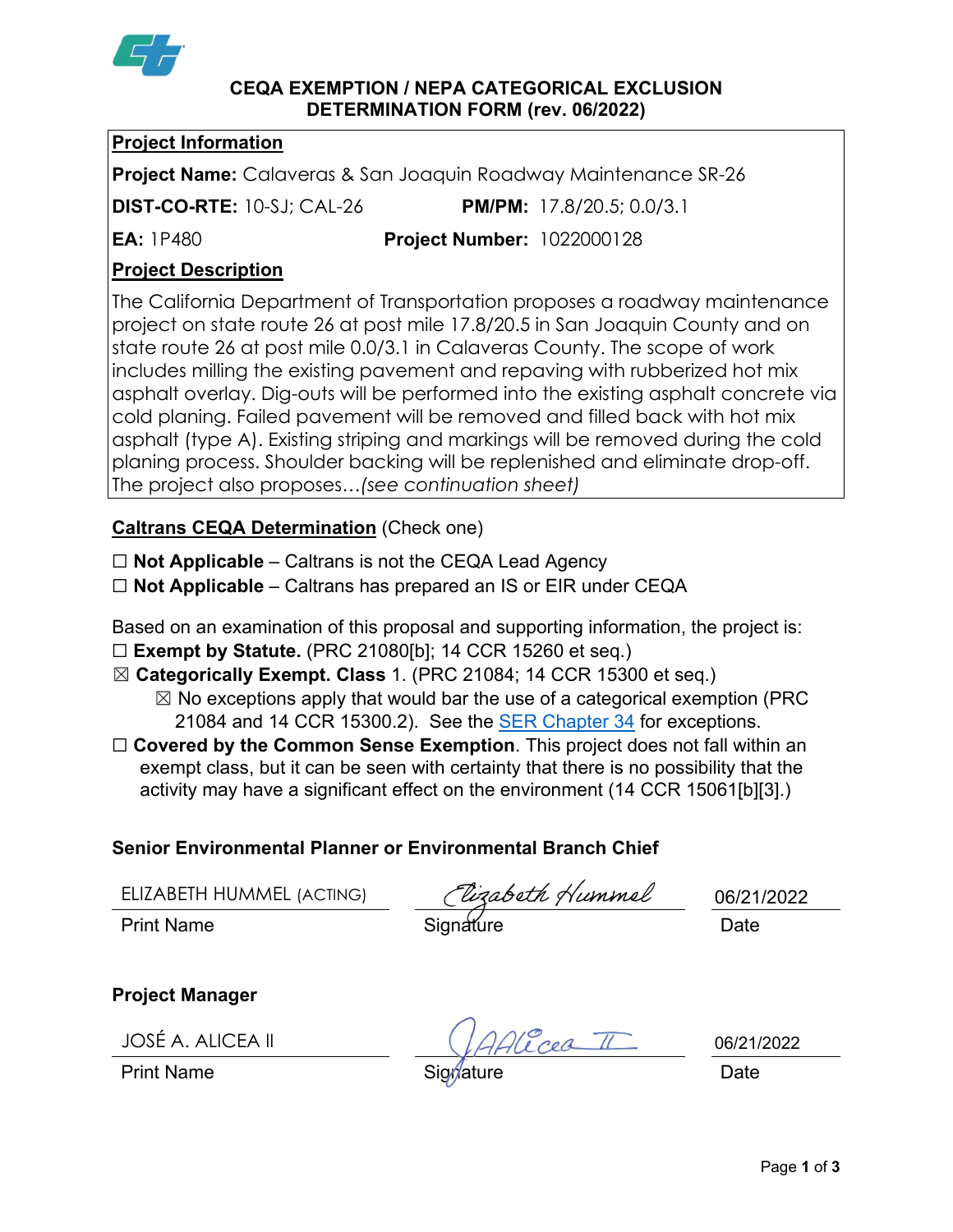

### **Caltrans NEPA Determination** (Check one)

#### ☒ **Not Applicable**

Caltrans has determined that this project has no significant impacts on the environment as defined by NEPA, and that there are no unusual circumstances as described in 23 CFR 771.117(b). See **SER Chapter 30** for unusual circumstances. As such, the project is categorically excluded from the requirements to prepare an EA or EIS under NEPA and is included under the following:

□ 23 USC 326: Caltrans has been assigned, and hereby certifies that it has carried out the responsibility to make this determination pursuant to 23 USC 326 and the Memorandum of Understanding dated April 18, 2022, executed between FHWA and Caltrans. Caltrans has determined that the project is a Categorical Exclusion under:

☐ **23 CFR 771.117(c): activity (c)(Enter activity number)**

☐ **23 CFR 771.117(d): activity (d)(Enter activity number)**

☐ **Activity Enter activity number listed in Appendix A of the MOU between FHWA and Caltrans**

□ 23 USC 327: Based on an examination of this proposal and supporting information, Caltrans has determined that the project is a Categorical Exclusion under 23 USC 327. The environmental review, consultation, and any other actions required by applicable Federal environmental laws for this project are being, or have been, carried out by Caltrans pursuant to 23 USC 327 and the Memorandum of Understanding dated May 27, 2022, and executed by FHWA and Caltrans.

### **Senior Environmental Planner or Environmental Branch Chief**

| <b>Print Name</b>                    | Signature | Date |
|--------------------------------------|-----------|------|
| <b>Project Manager/ DLA Engineer</b> |           |      |
| <b>Print Name</b>                    | Signature | Date |

**Date of Categorical Exclusion Checklist completion (if applicable):** N/A **Date of Environmental Commitment Record or equivalent:** 6/21/2022